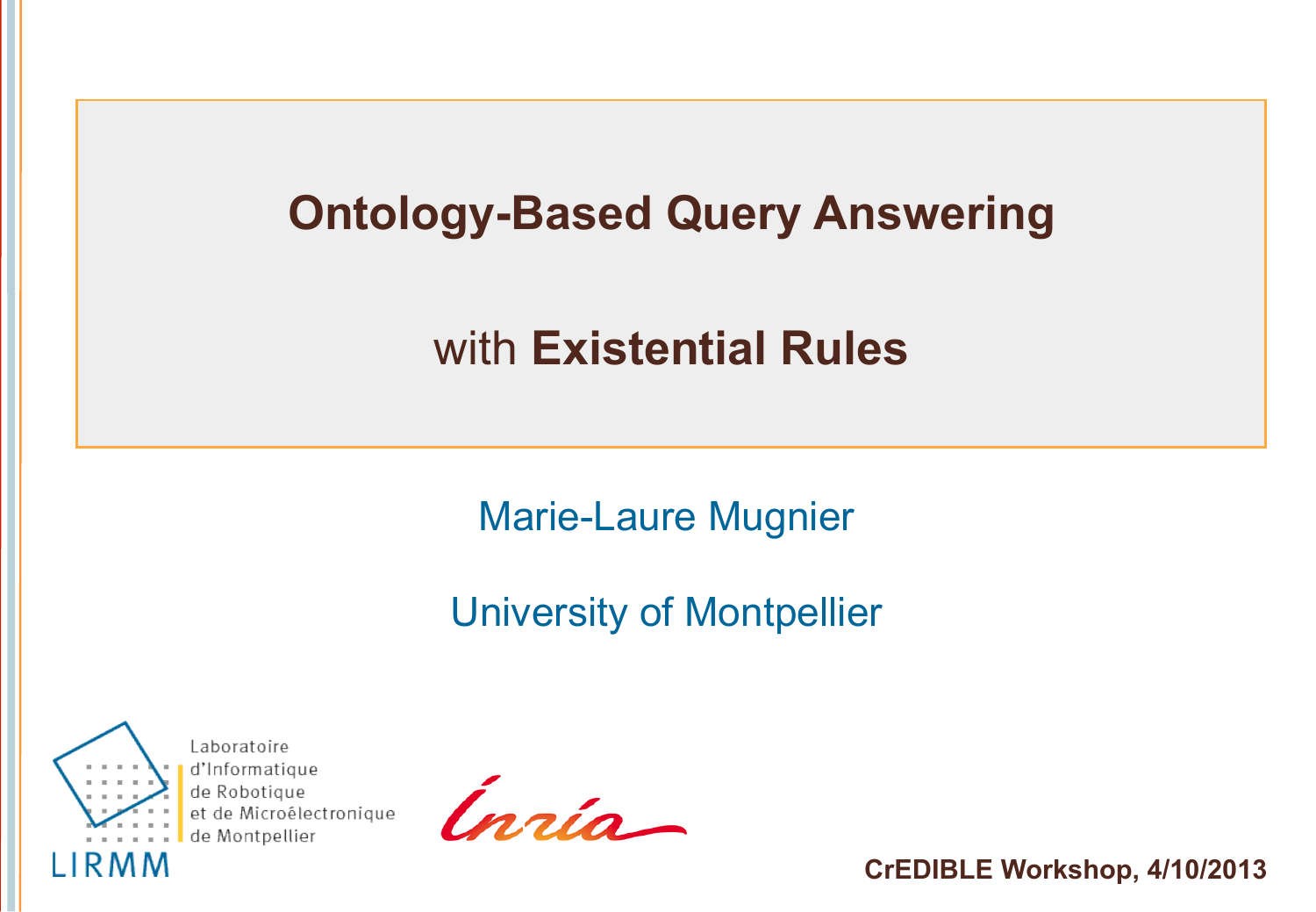### **Ontology-based Query Answering**



 $\rightarrow$  Use ontological knowledge to infer all deducible answers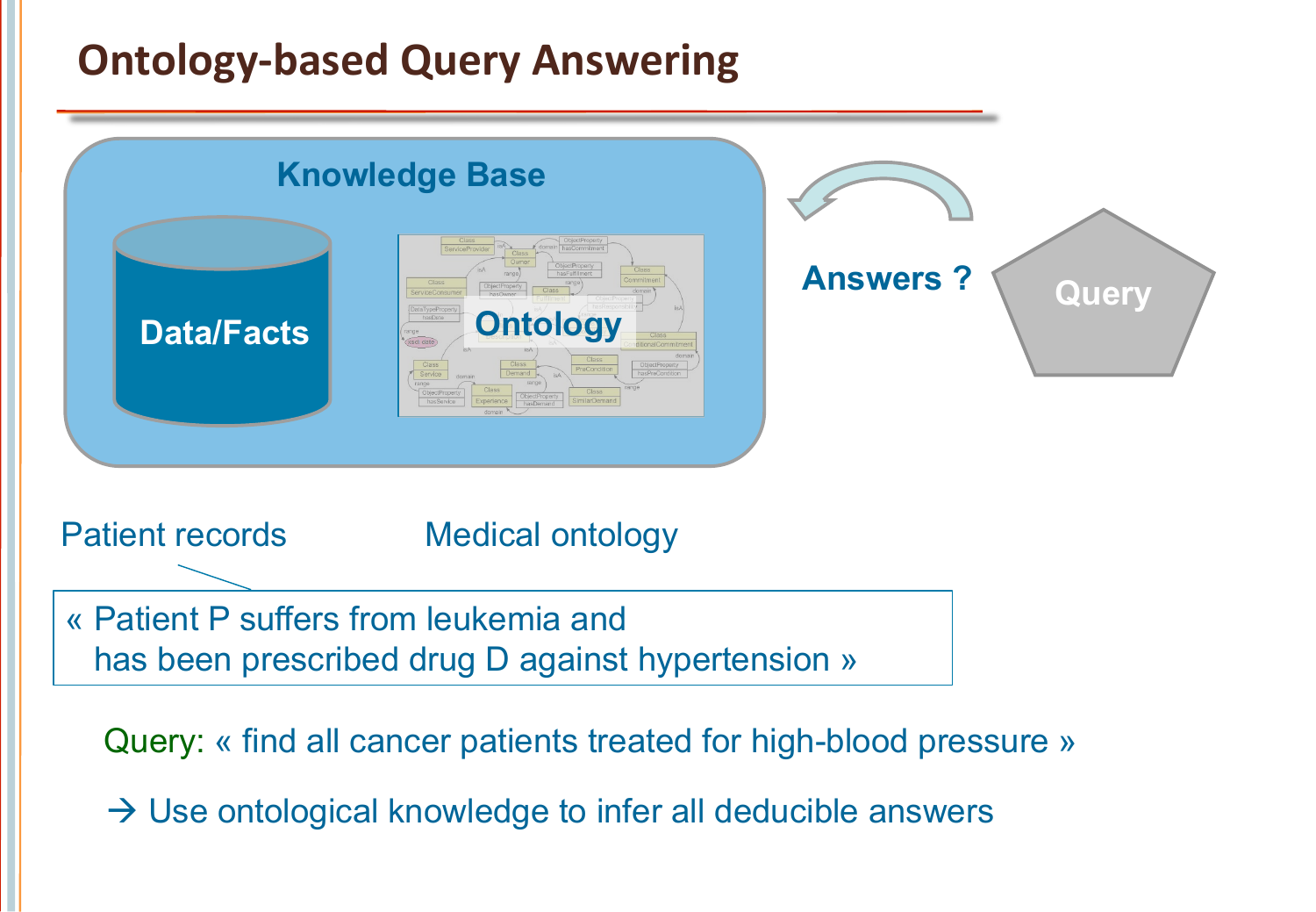## Data / Facts



**Abstraction in First-Order Logic**

 ∃x( parentOf(A,B) ∧ parentOf(A,C) ∧ parentOf(C,x)  $\land$  F(A)  $\land$  M(B))

We generalize here the classical notion of a fact by allowing existential variables

#### Or in **graphs / hypergraphs**

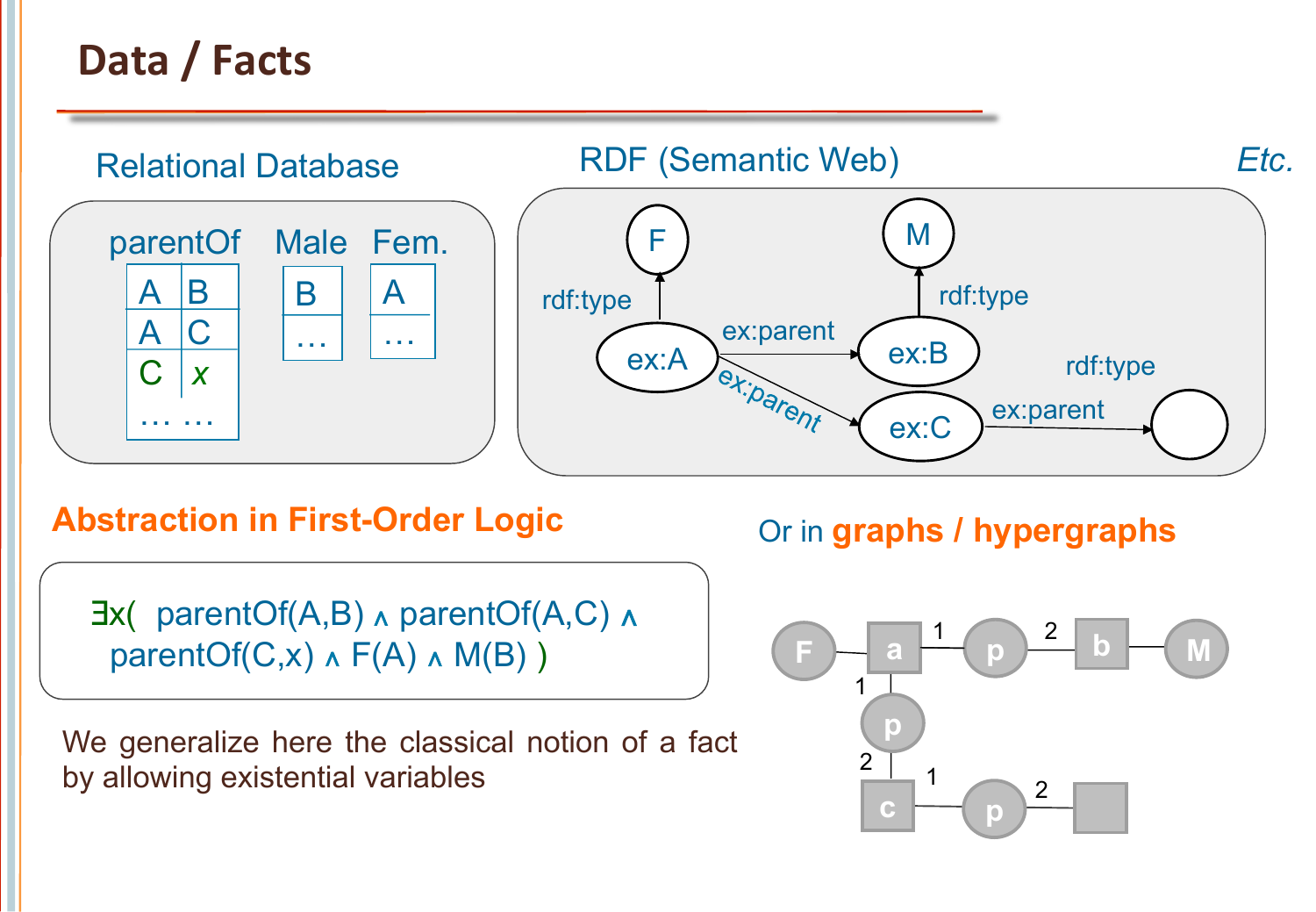*« Find all* x *such that x is a female and has a child who is a female »* 

```
∃y (Female(x) ∧ childOf(x, y) ∧ Female(y)) First-Order Logical formula
```
ans(x)  $\leftarrow$  Female(x), childOf(x, y), Female(y) Datalog notation

SELECT ... FROM ... WHERE ... SQL

SELECT ... WHERE <Graph Pattern>
SPARQL

Easy generalization to a union (OR) of conjunctive queries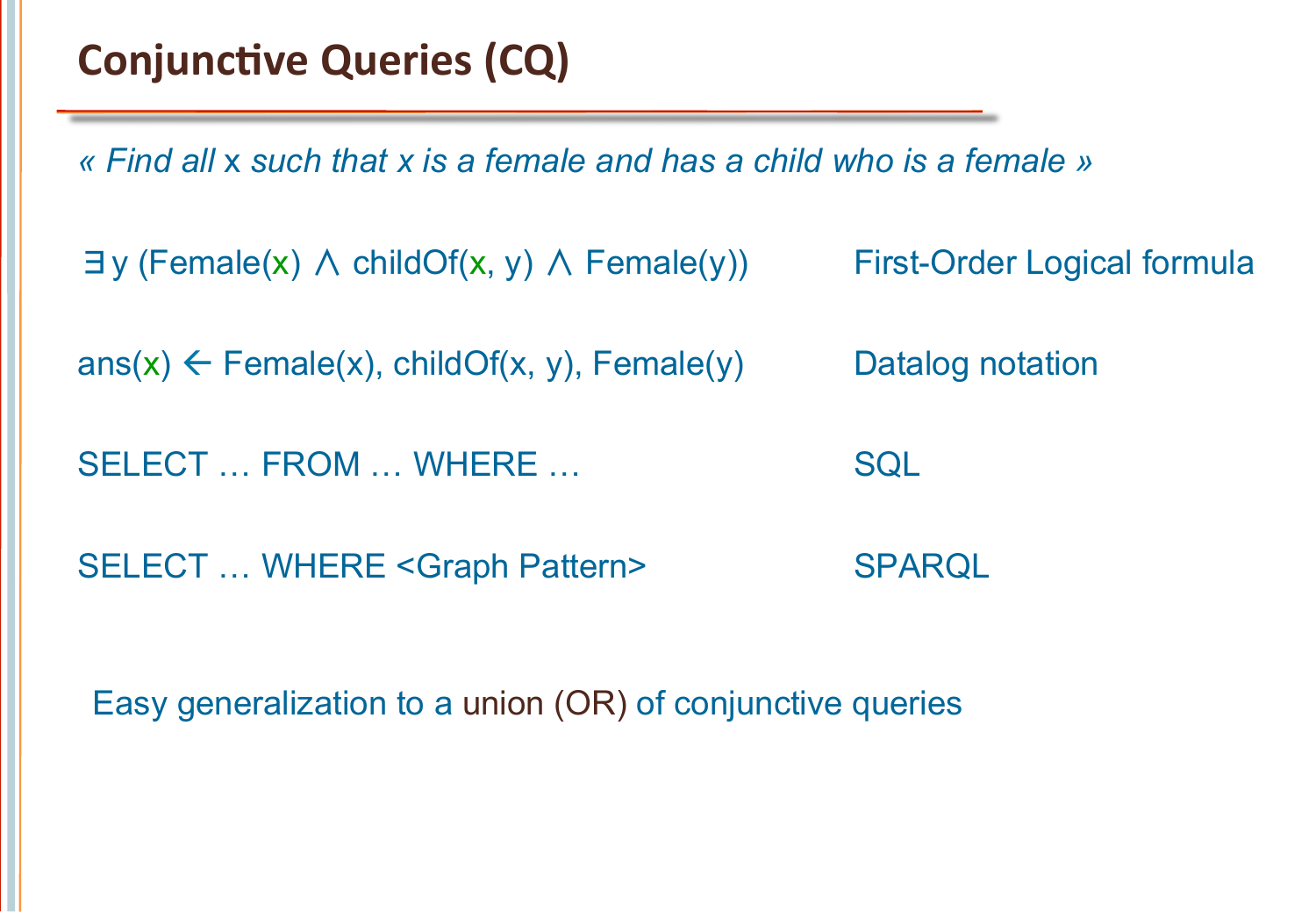**B**ody **H**ead ∀**X** ∀**Y ( B[X, Y]** → ∃**Z H[X, Z] )**

**X, Y, Z** : *tuples of variables Any conjunction of atoms (on variables and constants)* 

∀**x** ∀**y (siblingOf(x,y)** à ∃ **z (parentOf(z,x)** ∧ **parentOf(z,y)))** 

*Simplified form:* siblingOf(x,y) → parentOf(z,x)  $\land$  parentOf(z,y)

- See also Datalog +/- [Cali Gottlob Lukasiewicz PODS 2009]
- Same as the logical translation of Conceptual Graph rules
- **Generalize lightweight Description Logics used for OBQA**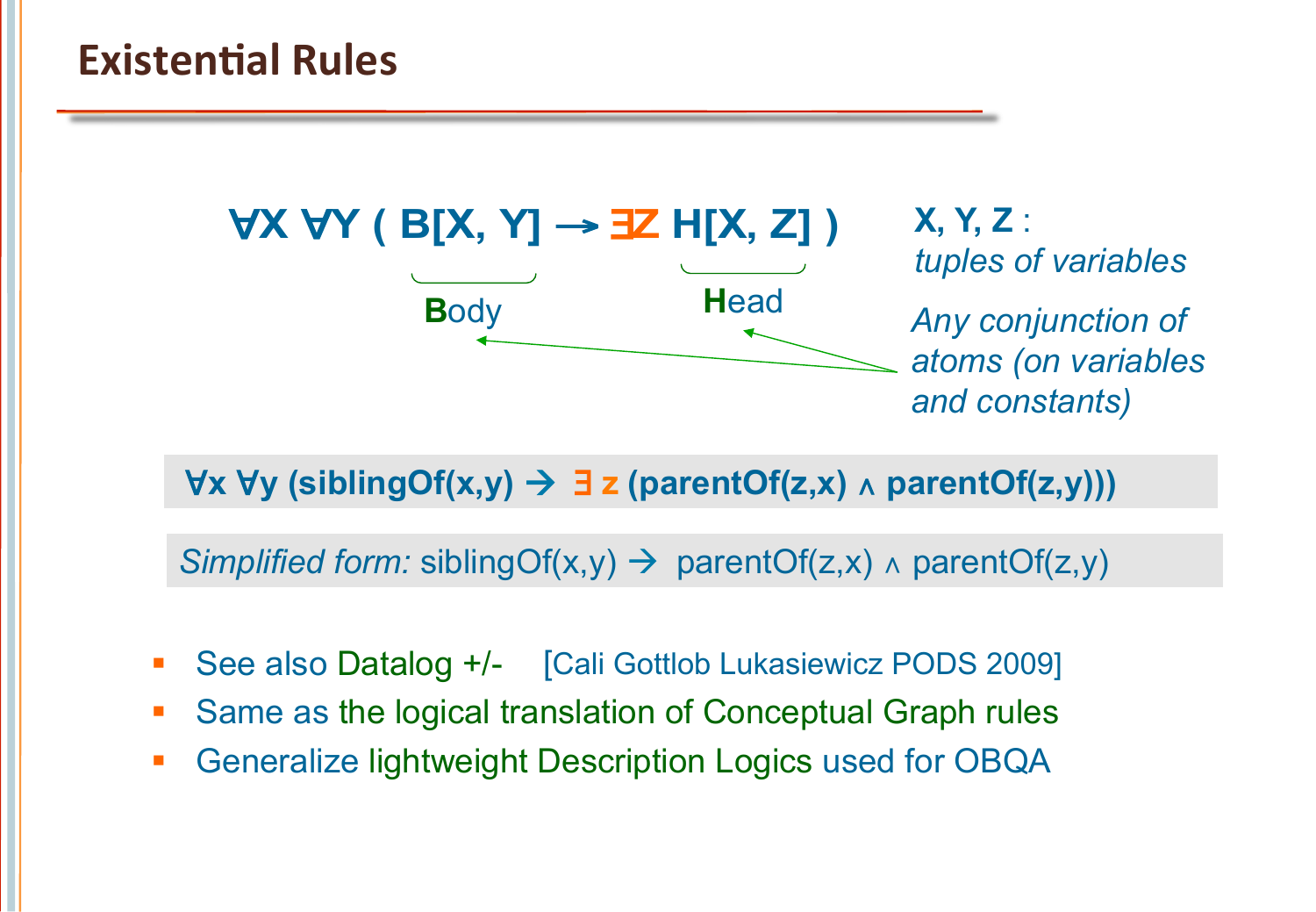#### **Graphical View of Existential Rules**



∀**x** ∀**y (siblingOf(x,y)** à ∃ **z (parentOf(z,x)** ∧ **parentOf(z,y)))** 

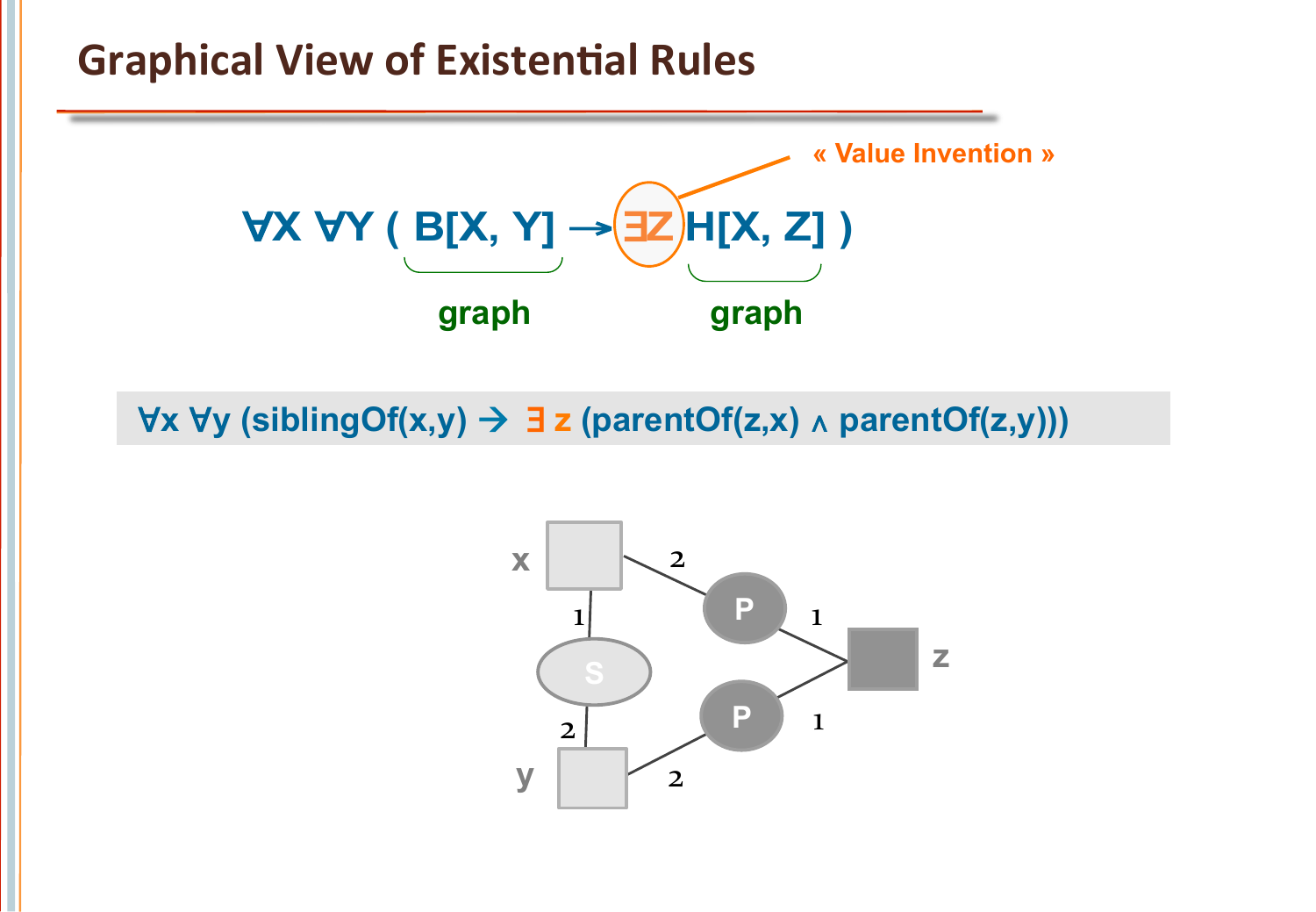### **Value Invention (Generation of Fresh Existentials)**

 $F =$  sibling Of  $(A, B)$  $R = \forall x \forall y$  (siblingOf(x,y)  $\rightarrow \exists z$  (parentOf(z,x)  $\land$  parentOf(z,y)))



h =*{(x,A), (y,B)}*  h: body  $\rightarrow$  F

 $\mathbf{1}$ **S A B**  2 

The resulting fact is *F*'*= F* ∪ *h(head) [with renaming existential variables of* head *]*  A rule *body*  $\rightarrow$  *head* is applicable to a fact F if there is a homomorphism *h* from *body* to *F* 

*F*' = 3 z0 (siblingOf(A,B) *<sup>=</sup>* <sup>∃</sup> z0 (siblingOf(A,B) <sup>∧</sup> parentOf(z0,A) <sup>∧</sup> parentOf(z0,B))

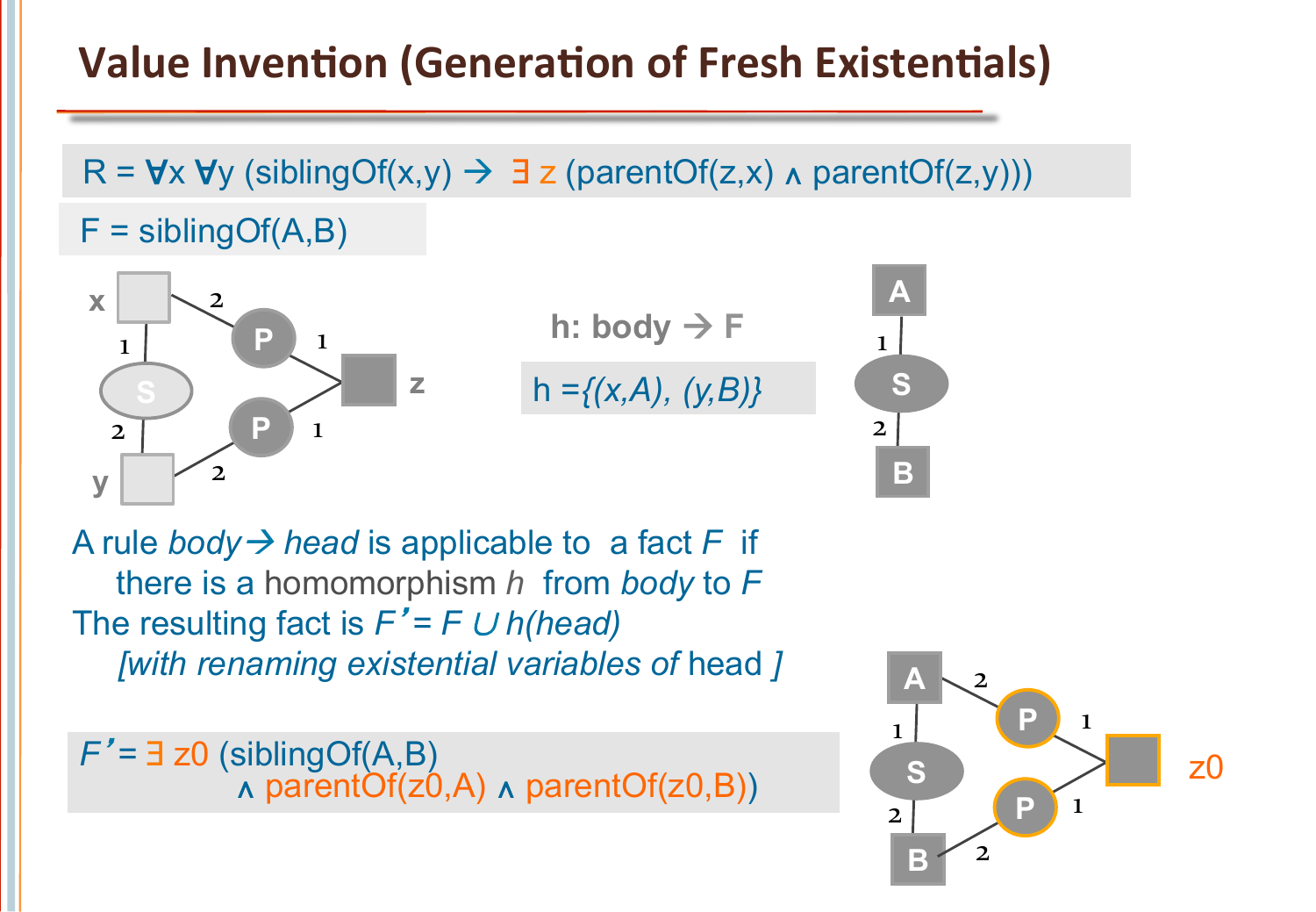#### **Existential Rules Framework (Datalog+/-)**

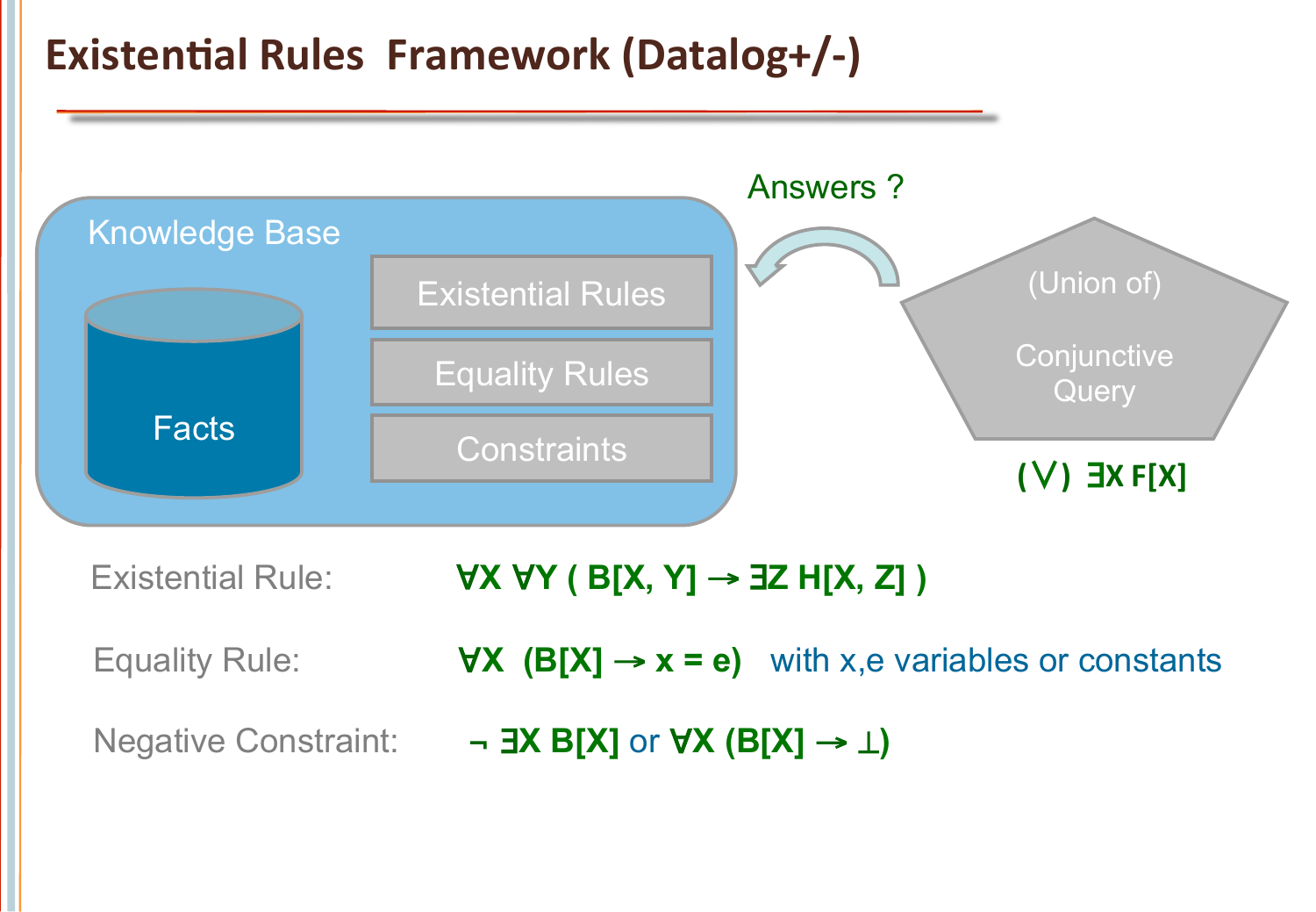**Existential Rules cover « lightweight » Description Logics** 

New DLs tailored for ontology-based data access:

DL-Lite<br> *EL EL* Core of the « tractable profiles » of OWL2

Human <sup>⊑</sup> ∃ parentOf <sup>-</sup>.Human

Human(x)  $\rightarrow$  parentOf(y,x)  $\land$  Human (y)

Existential rules are more expressive:

siblingOf(x,y)  $\rightarrow$  parentOf(z,x)  $\land$  parentOf(z,y) *not expressible in DL* 



Non-bounded predicate arity provides more flexibility:  $\rightarrow$  direct correspondence with database relations  $\rightarrow$  adding contextual information is easy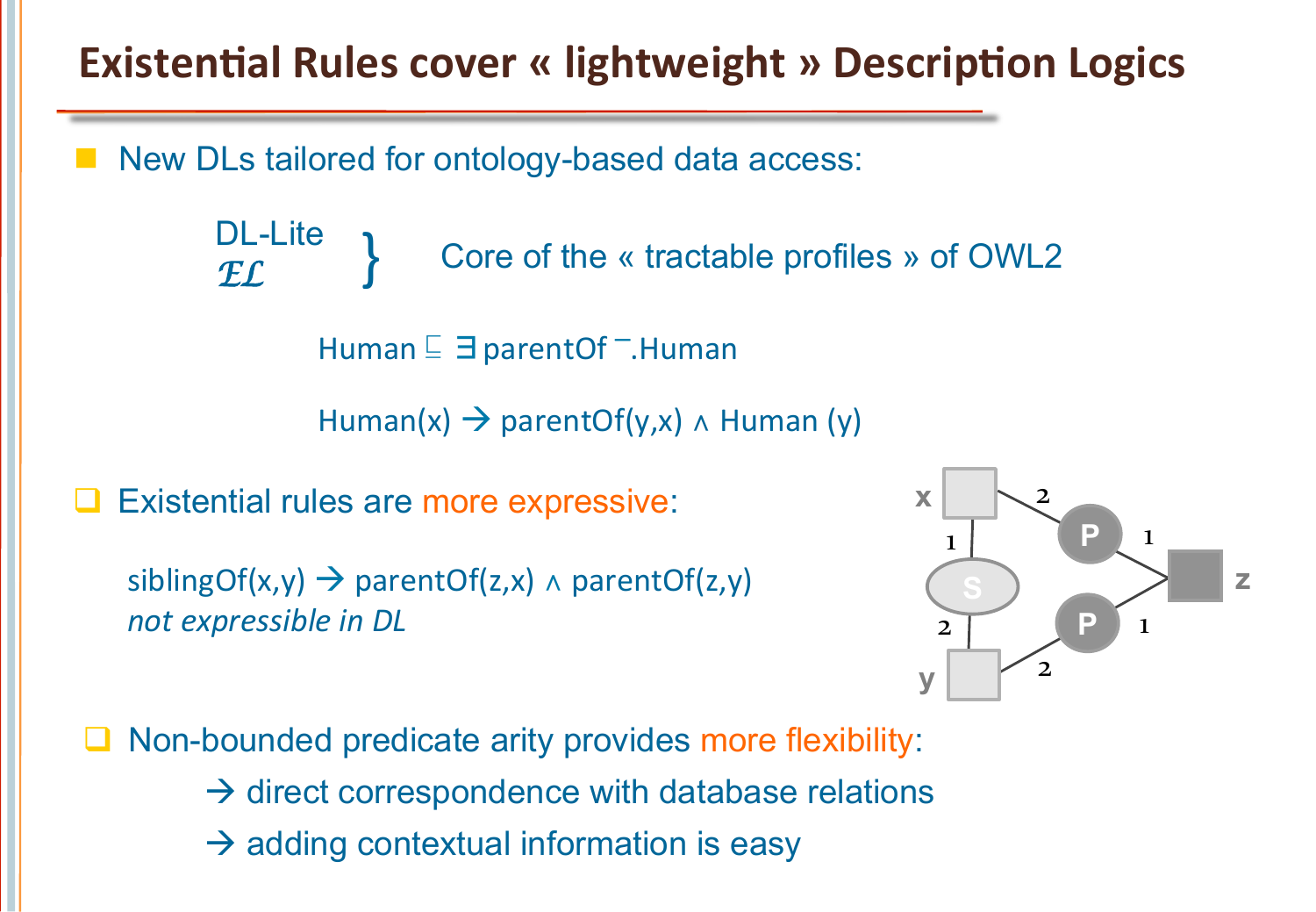#### **Forward vs Backward Chaining**

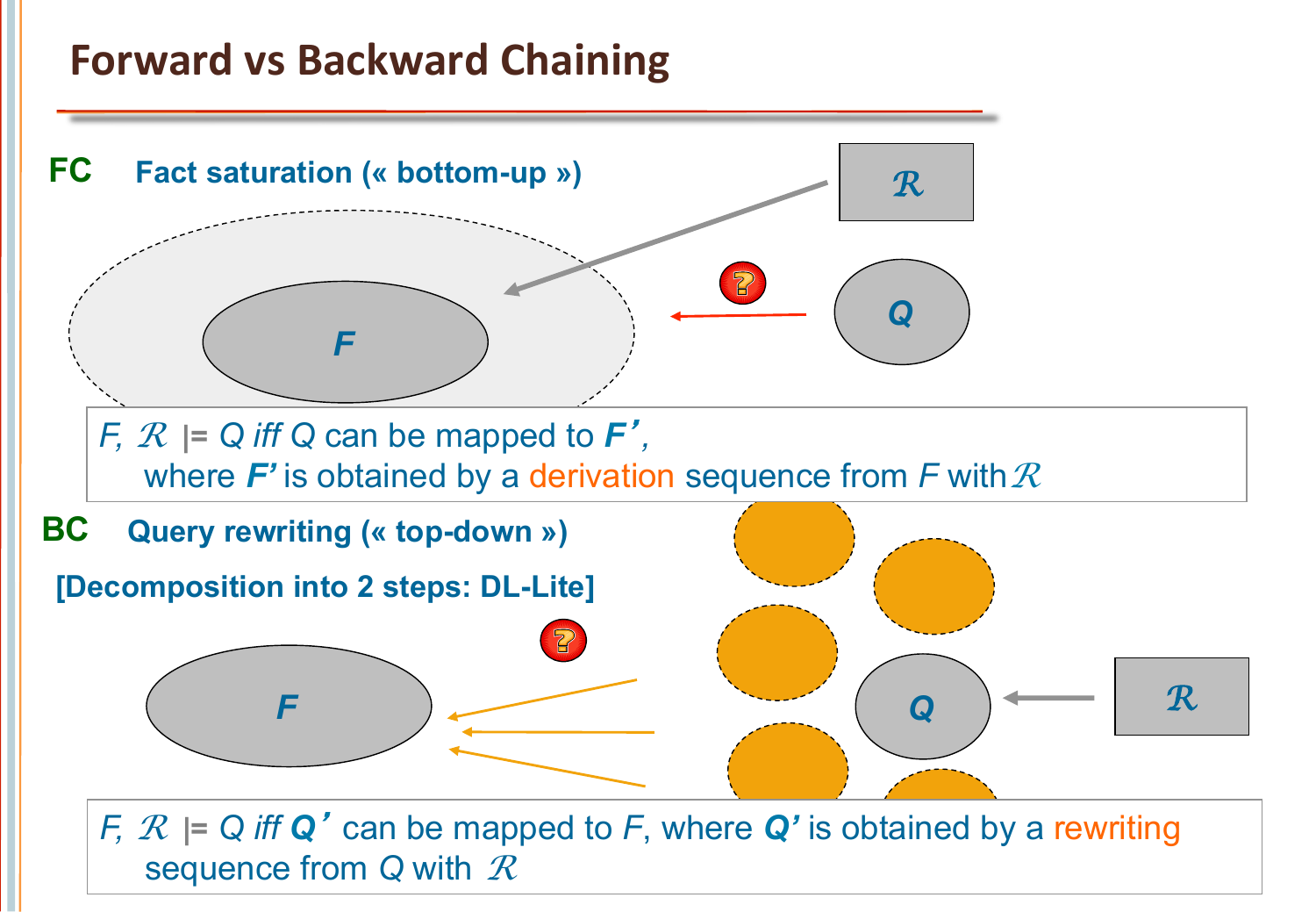## **Backward Chaining Scheme**

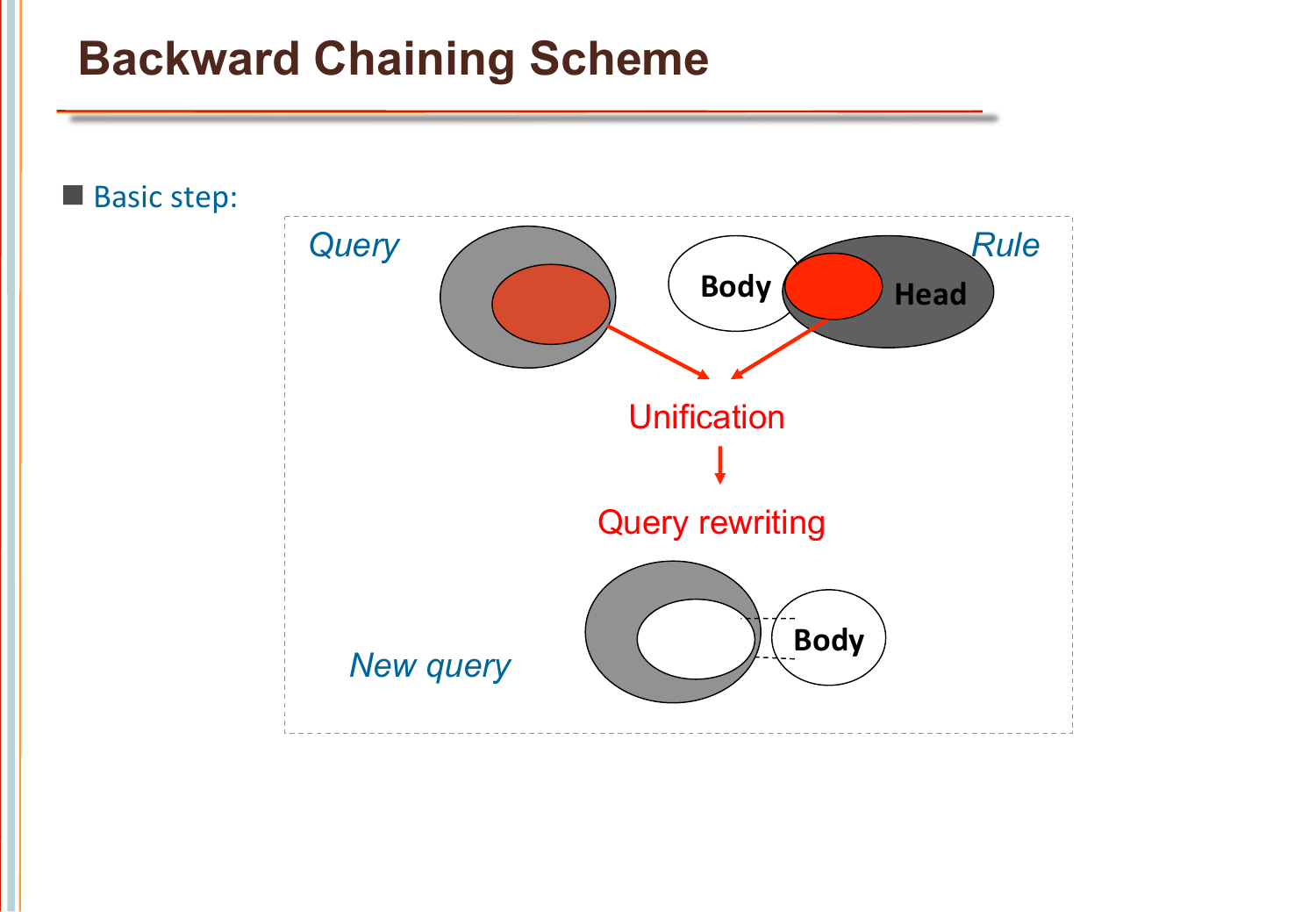

[the same trouble with backward chaining] Finding a halting method is hopeless: entailment is undecidable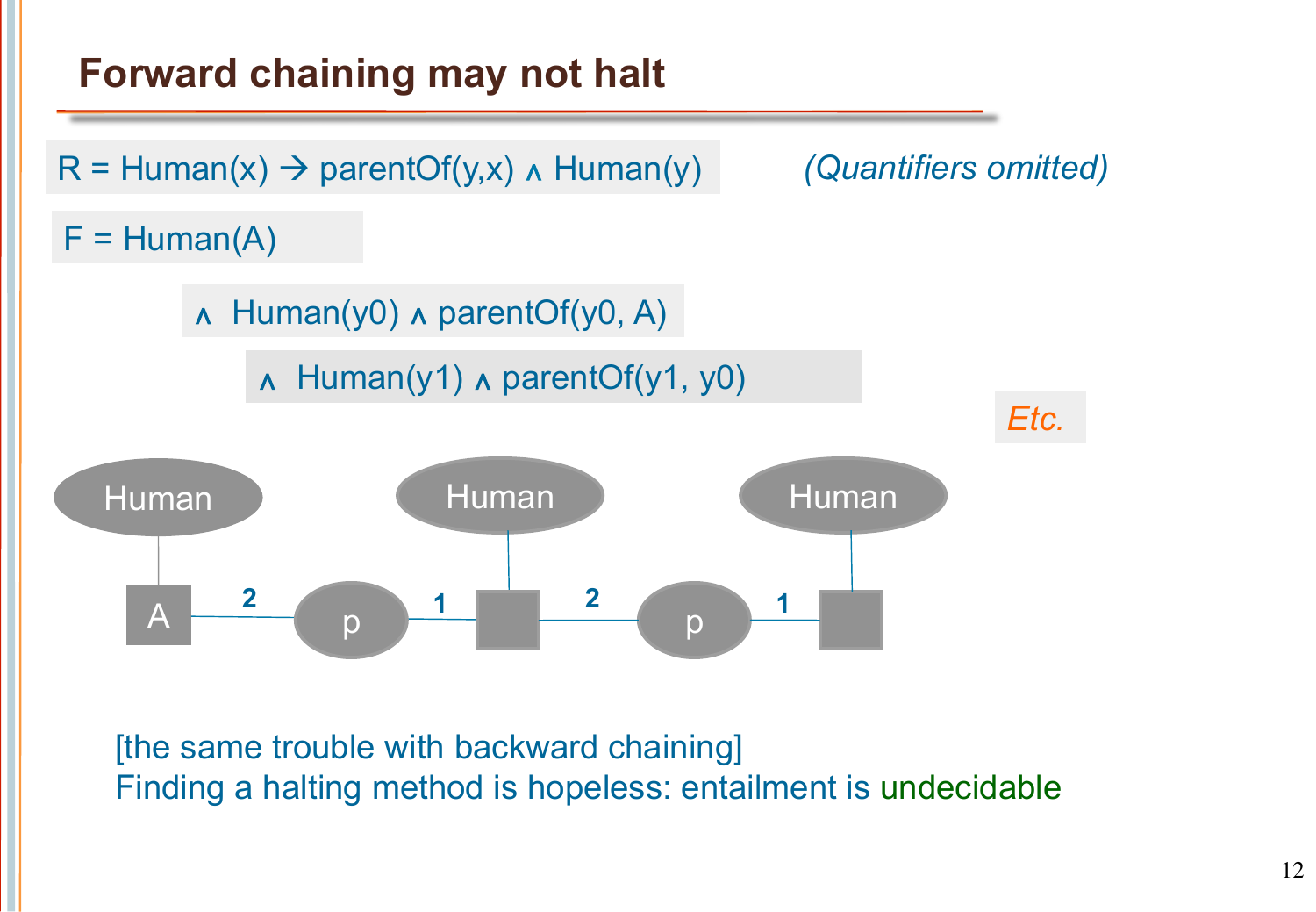#### **Decidability Issues**

- Entailment is not decidable
- Many « decidable » classes exhibited in databases and KR
- Three generic kinds of properties ensuring decidability:
	- **Saturation by Forward Chaining halts**
	- Query rewriting by Backward Chaining halts
	- Saturation by Forward Chaining does not halt *but* the generated facts have a tree-like structure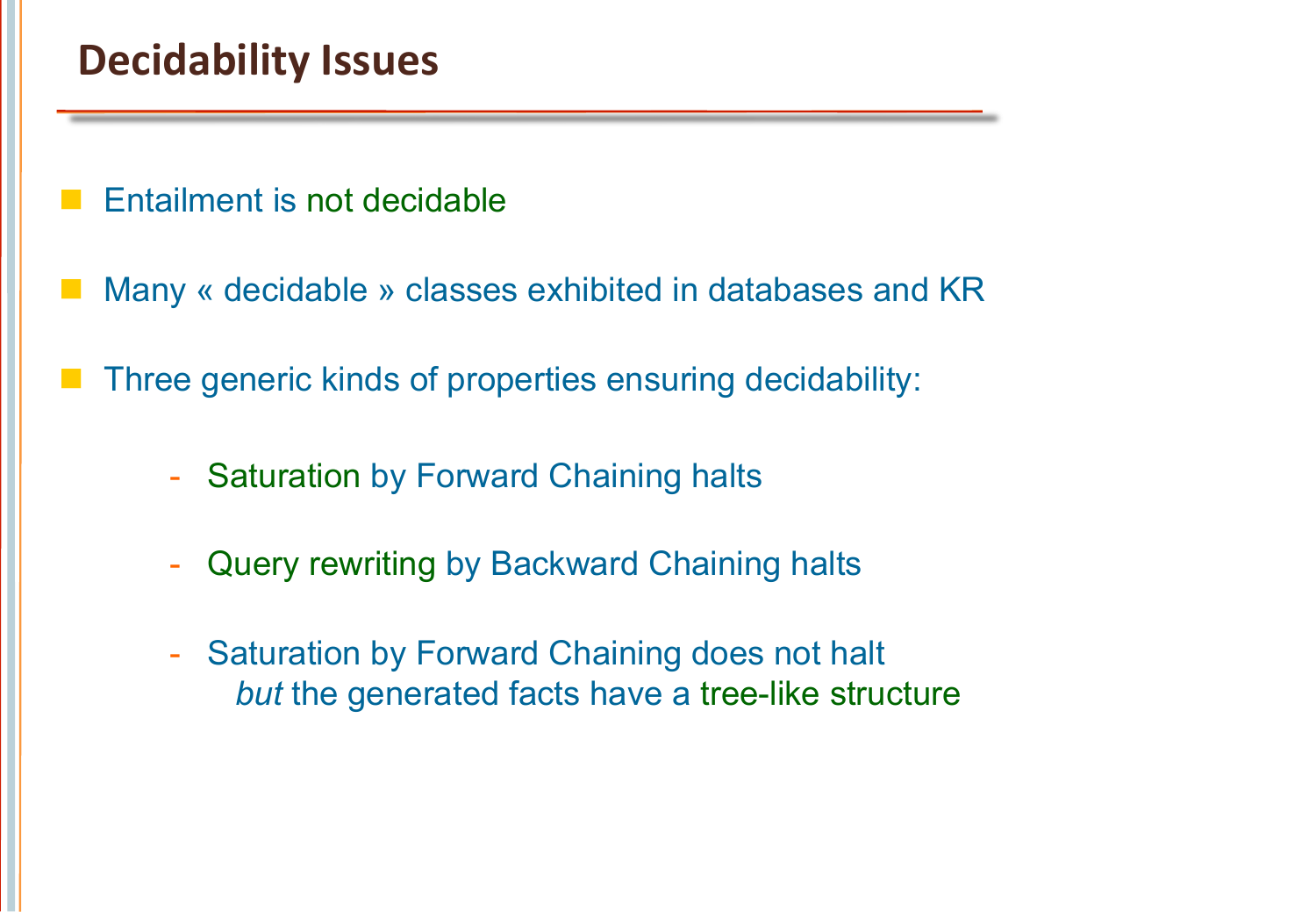# **(Partial) inclusion map of decidable classes**

*E.g.* [Mugnier RR 2011] for details

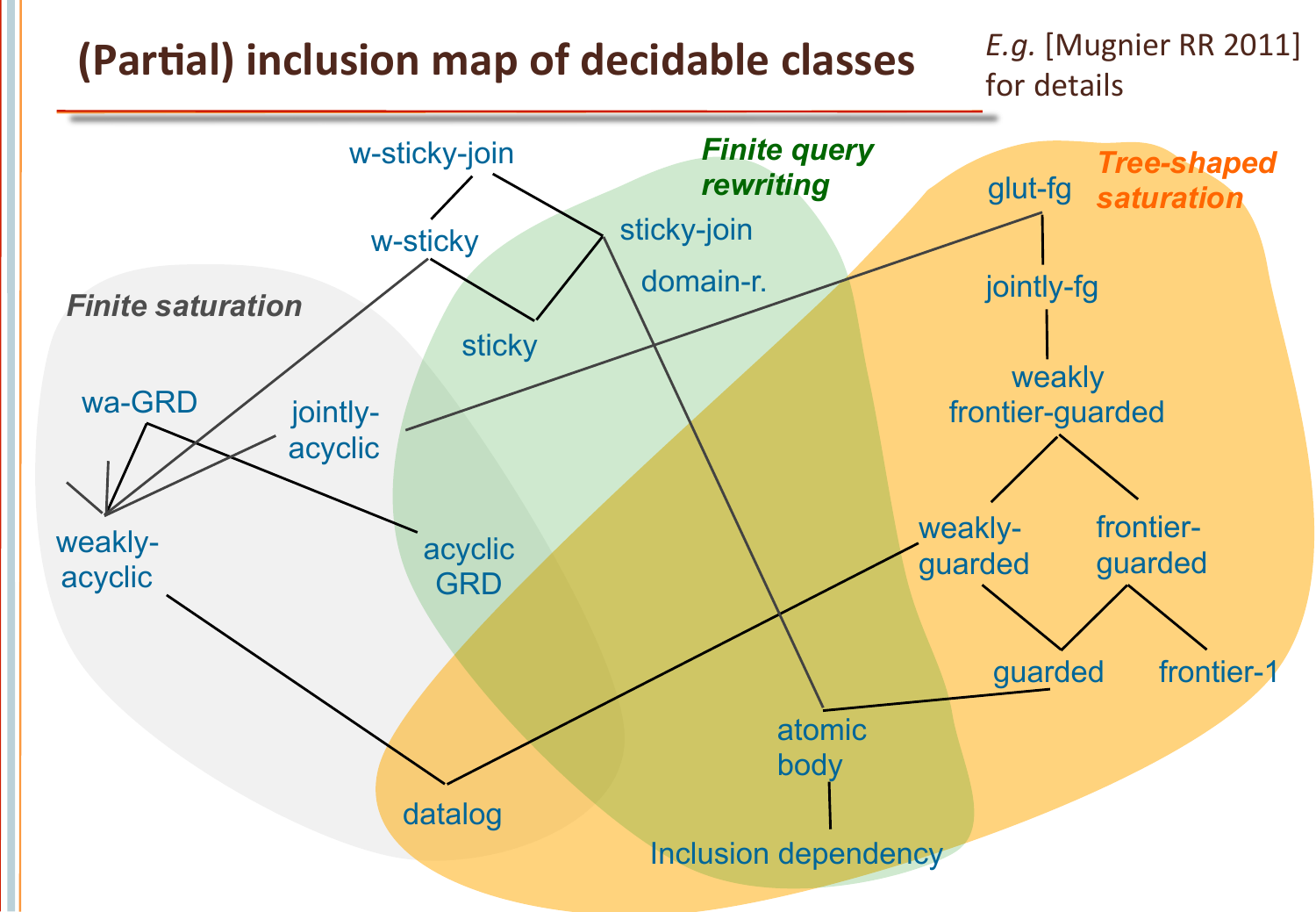#### **Decidable Classes with Polynomial Data Complexity**